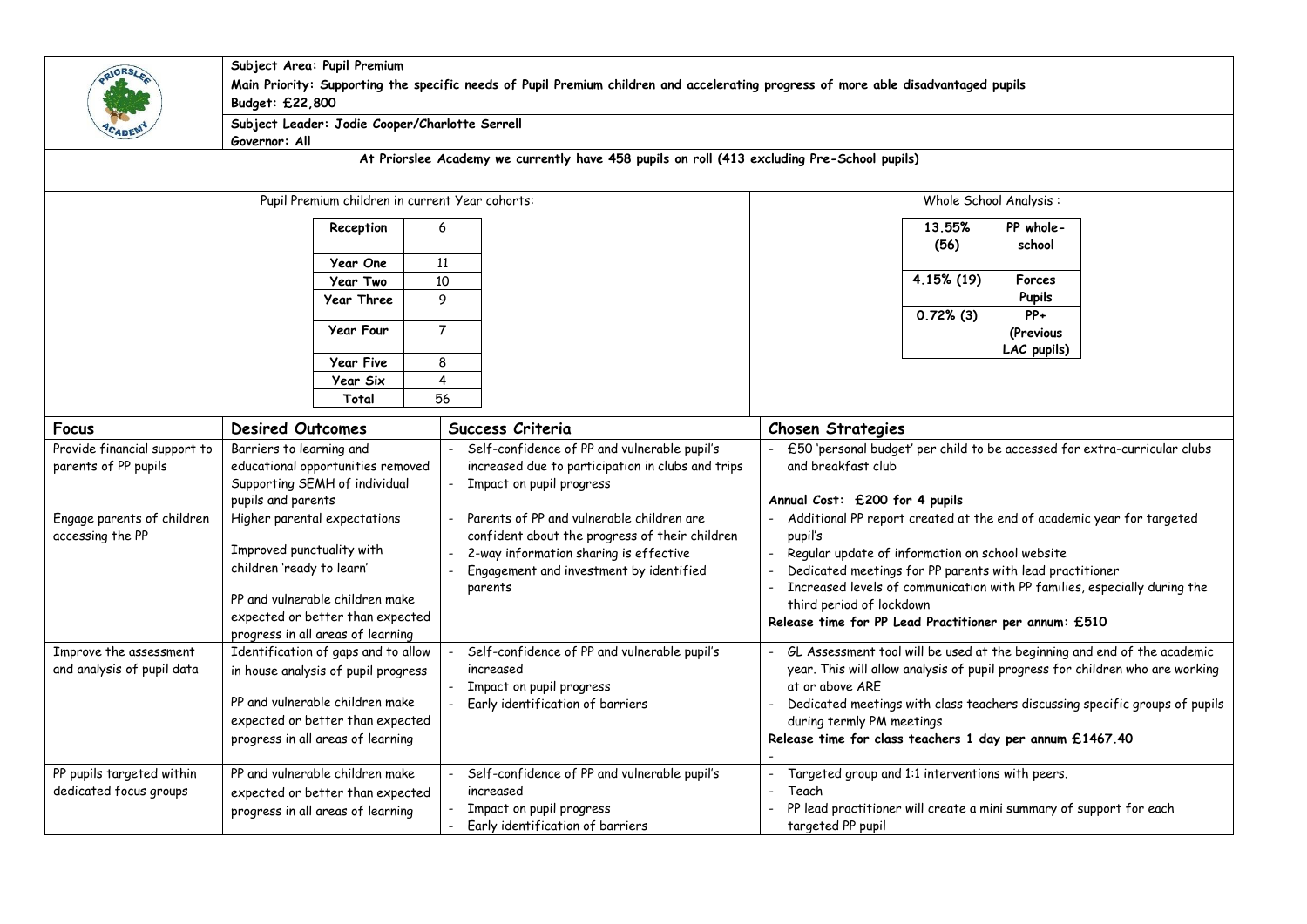|                                                                 |                                                                                                                                                                                                                                                                   |                                                                                                                                                                                                                                                                                                                              | TA support per Key Stage $\times$ 4 averaging 1 day per week (£2030 =<br>£8122)                                                                                                                                                                                                                                                                  |
|-----------------------------------------------------------------|-------------------------------------------------------------------------------------------------------------------------------------------------------------------------------------------------------------------------------------------------------------------|------------------------------------------------------------------------------------------------------------------------------------------------------------------------------------------------------------------------------------------------------------------------------------------------------------------------------|--------------------------------------------------------------------------------------------------------------------------------------------------------------------------------------------------------------------------------------------------------------------------------------------------------------------------------------------------|
| Catch Up Programme<br>delivery for pupils below<br><b>ARE</b>   | Pupils who have been identified as<br>below ARE will make accelerated<br>progress<br>Improvement in SEMH and<br>confidence levels of pupils                                                                                                                       | Gaps in learning are identified and closed<br>through personalised programmes of learning<br>Impact on pupil progress<br>Self-confidence and positive impact on pupil's<br><b>SEMH</b>                                                                                                                                       | Catch Up Programme delivered by Lead Practitioner and qualified teacher<br>(during Autumn term) to small groups of pupils<br>Lead Practitioner £85 per day 2.5 days per week x £8,287<br>Qualified Teacher £4,452 2 days per week during Autumn term                                                                                             |
| Personalised Phonics group<br>intervention plan                 | PP and vulnerable children make<br>expected or better than expected<br>progress in all areas of learning                                                                                                                                                          | Self-confidence of PP and vulnerable pupil's<br>increased<br>Impact on pupil progress<br>Early identification of barriers                                                                                                                                                                                                    | SM time to plan, organise and monitor<br>SO one day per week delivery of small groups<br>Release time for Phonics lead £159.59<br>TA support (annual cost £2,600)                                                                                                                                                                                |
| Personalised SALT group<br>intervention plan                    | PP and vulnerable children make<br>expected or better than expected<br>progress in all areas of learning                                                                                                                                                          | Self-confidence of PP and vulnerable pupil's<br>increased<br>Impact on pupil progress<br>Early identification of barriers                                                                                                                                                                                                    | CB (Key Stage Lead) time to plan and organise groups of pupils with class<br>teachers<br>AR to assess groups of pupils and then plan, resource and deliver<br>interventions that focus upon the early identification and delivery of<br>SAL skills<br>TA support (annual cost £1197)                                                             |
| Personalised Packs for<br>pupil's below ARE                     | PP and vulnerable children make<br>expected or better than expected<br>progress in all areas of learning<br>Parents and Carers are able to<br>guide and support learning<br>through personalised plans that<br>address identified gaps                            | Self-confidence of PP and vulnerable pupil's<br>increased<br>Impact on pupil progress<br>Addressing barriers to learning<br>Supporting parents and carers to create further<br>learning opportunities<br>Premade resources remove the pressure for<br>parents and carers to research or purchase<br>resources                | Bespoke learning packs created by ED that focus upon gaps in learning,<br>which have been identified by the Catch Up Programme and it prevents the<br>gap widening between PP pupils and their peers during the school holidays<br>and the third period of lockdown<br>Lead Practitioner time to create resources £85 per day $\times$ 10 = £850 |
| Personalise Packs for<br>Gifted and Talented Pupils             | PP and vulnerable children make<br>expected or better than expected<br>progress in all areas of learning<br>Parents and Carers are able to<br>guide and support learning<br>through personalised packs that<br>support opportunities for stretch<br>and challenge | Self-confidence of PP and vulnerable pupil's<br>increased<br>Impact on pupil progress<br>Supporting stretch and challenge opportunities<br>Supporting parents and carers to create further<br>learning opportunities<br>Premade resources remove the pressure for<br>parents and carers to research or purchase<br>resources | Bespoke learning packs created by ED that focus upon stretch and<br>challenge opportunities, which have been identified by the class<br>teacher/GL assessment information<br>Lead Practitioner time to create resources £85 per day $x$ 5 = £425                                                                                                 |
| Provide high-quality<br>support for pupils through<br>staff CPD | Staff feel more confident to<br>identify and address barriers to<br>learning                                                                                                                                                                                      | Intervention from support staff more effective<br>Involvement of all staff in marking and feedback<br>processes<br>CPD that focuses upon the small steps of<br>learning, and phonics skills that can support<br>staff and enable staff to feel more confident to<br>identify and address barriers to learning                | Phonics upskilling by Phonics lead<br>Precision phonics upskilling and intervention training<br>Catch Up programme training<br>Alphabet Arc training<br><b>Emotional Regulation training</b><br>Release time for Phonics lead £159.59<br>Release time for all new to phonics staff $\times 1$ afternoon $\bm{\mathop{\mathsf{E}}}$               |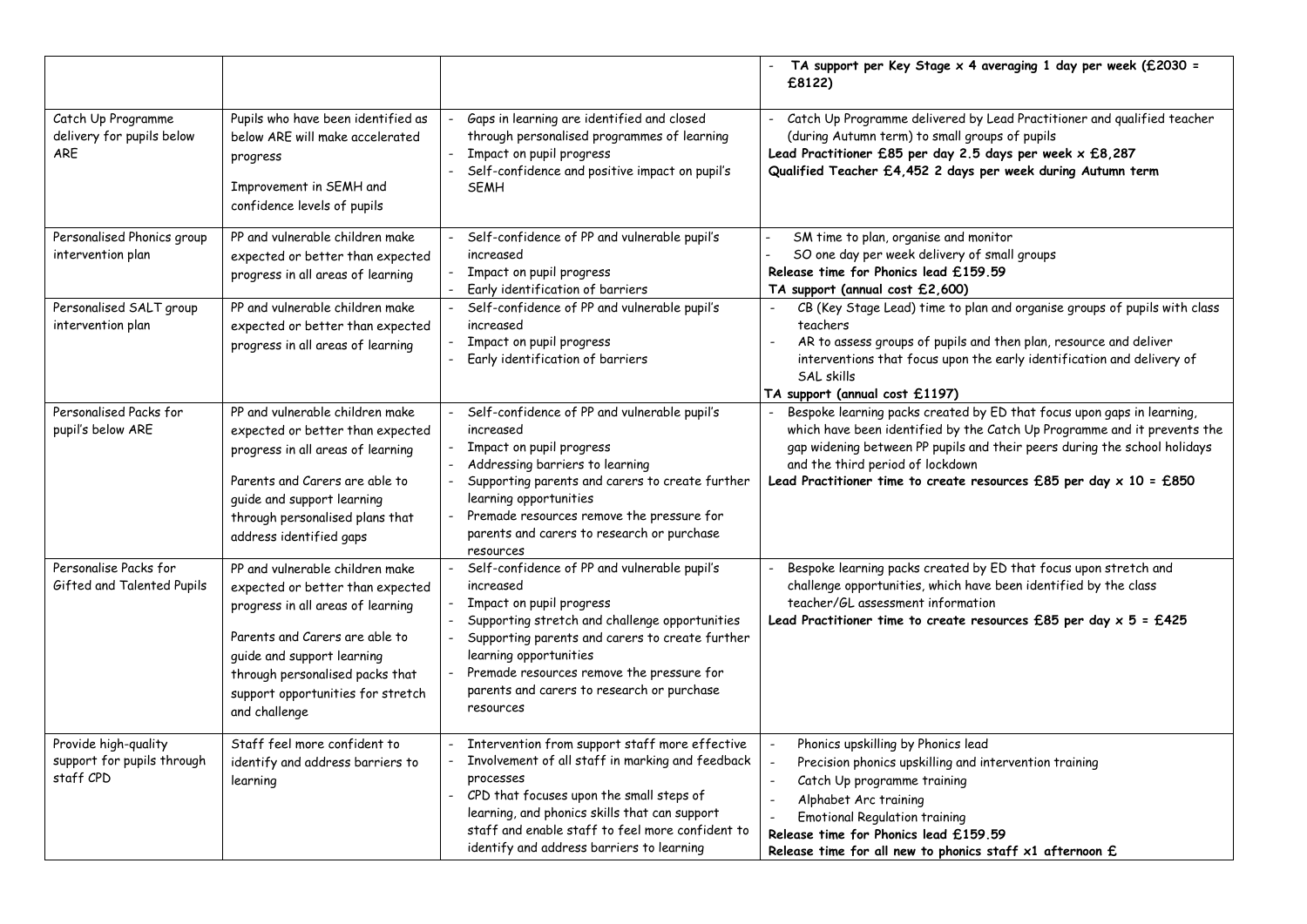|                                                                                     | PP and vulnerable children make<br>expected or better than expected<br>progress in all areas of learning                                                                                            |                                                                                                                                                                                                                                                                                      | Release time for PP staff x3 days each £811.50<br>Training costs £150 (Alphabet Arc), £100 (Precision Teaching)<br>£1800 (Catch Up), £1250 (Spectra - training in September 2021)                     |
|-------------------------------------------------------------------------------------|-----------------------------------------------------------------------------------------------------------------------------------------------------------------------------------------------------|--------------------------------------------------------------------------------------------------------------------------------------------------------------------------------------------------------------------------------------------------------------------------------------|-------------------------------------------------------------------------------------------------------------------------------------------------------------------------------------------------------|
| To develop provision for<br>our more able pupils in both<br>English and Mathematics | Support and promote growth<br>mindset<br>Create an additional learning<br>opportunity for pupils                                                                                                    | Raised aspirations of pupils<br>Children have a greater range of 'experiences'<br>Improve attainment and progress of most able PP<br>children<br>Improve attainment in maths in Years 3 to 5<br>Improved consolidation of classroom work<br>outside of the classroom for PP children | Funded places offered to Saturday 'masterclasses' for more-able PP<br>children.<br>£100 to cover the cost of places.                                                                                  |
| 1:1                                                                                 | Identify gaps and target learning<br>support                                                                                                                                                        | Gaps are identified and addressed for pupils<br>Pupil confidence and enthusiasm increases in a<br>wide variety of subjects                                                                                                                                                           | Bespoke learning sessions with lead practitioner<br>£1657.50                                                                                                                                          |
| Provide emotional support<br>for pupils with dedicated<br>with a lead practitioner  | Pupils have the opportunity to<br>discuss wishes and feelings<br>Children have access to a break<br>out space to help them emotionally<br>regulate and to allow them to feel<br>happy and confident | Behaviour lead guided sessions informs staff and<br>families of pupil's emotional wellbeing<br>Action plan created if needed for individual<br>pupils<br>Opportunity for children to relax, access<br>additional snack, or have space away from peers                                | Bespoke sessions throughout the week. Timetabled slots for pupils, including<br>to access snack in the nurture hub                                                                                    |
| Online resources                                                                    | Provide pupils access to tools and<br>resources that they may not<br>usually be able to access                                                                                                      | High levels of engagement will support lead<br>practitioner to monitor and analyse next steps<br>and support especially during periods of<br>lockdown or isolation                                                                                                                   | Twinkl Go created by ED<br>Twinkl phonics created by ED<br>Rhino readers and online eBook library created by ED<br>Catch up numeracy online created by ED<br>Accounts created by PP Lead Practitioner |
| Improve attendance                                                                  | Pupils attend school and<br>attendance is closely monitored                                                                                                                                         | High levels of attendance<br>Attendance lead carefully monitors and actions<br>any written warnings, or wellbeing visits                                                                                                                                                             | Taxi organised for family                                                                                                                                                                             |